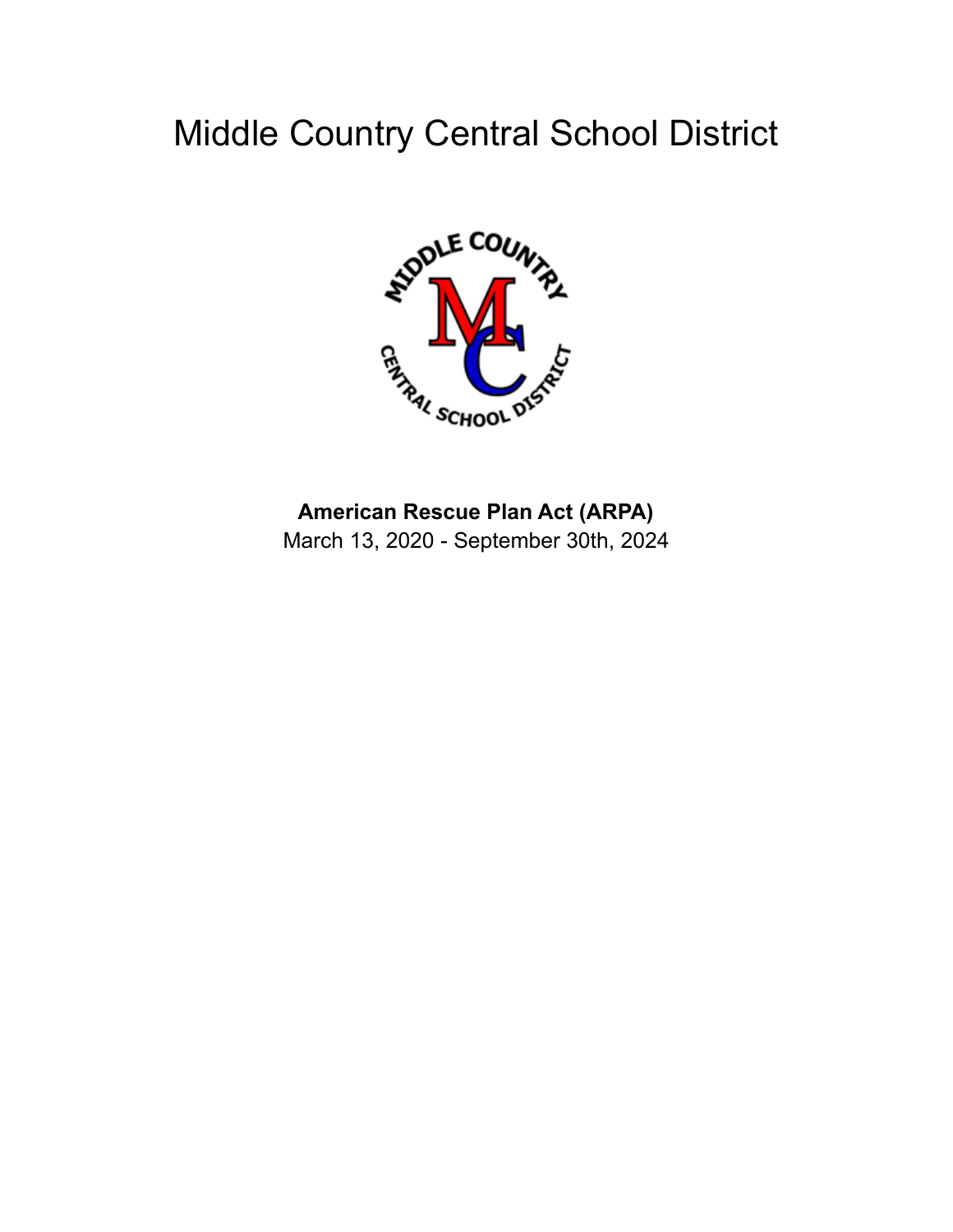# **Purpose:**

The purpose of this plan is to outline the planned initiatives the Middle Country Central School District (MCCSD) will implement over the next few fiscal years, based on the funding to be received from the American Rescue Plan Act (ARPA). The American Rescue Plan Act (ARPA) requires MCCSD to utilize the funds towards addressing the areas of learning loss through the implementation of evidence-based interventions, such as summer learning or summer enrichment, extended day, comprehensive after school programs, and/or extended school year programs, and to ensure that such interventions respond to students' academic, social, and emotional needs.

The American Rescue Plan Act requires State Educational Agencies (SEAs) to reserve not less than 5 percent of the total amount of grant funds awarded to the State to carry out activities to address learning loss by supporting the implementation of evidence-based interventions; not less than 1 percent to carry out the implementation of evidence based summer enrichment programs; and not less than 1 percent to carry out the implementation of evidence based comprehensive after school programs. The 2021-22 enacted state budget directs that these required SEA set-asides be allocated as grants to specified school districts, including the Middle Country Central School District.

The plan outlined below addresses the requirements as well as provides a framework for how the funding will be allocated.

The plan will be re-evaluated, revised and updated continuously throughout the next three years by MCSSD to ensure that changing needs of our student population are addressed appropriately and funding is efficiently and effectively utilized. Regular reports will continue to be provided at Board of Education meetings.

The plan, as required, is available on the website at [www.mccsd.net](http://www.mccsd.net)

#### **ARPA Funding Allocations:**

| <b>Type of Funding</b>        | <b>Funding</b> | <b>Timeframe</b>   |
|-------------------------------|----------------|--------------------|
| <b>ARPA - Learning Loss</b>   | \$1,402,130    | 7/1/2021-9/30/2024 |
| <b>ARPA - Other Allowable</b> | \$5,613,132    | 7/1/2021-9/30/2024 |
| <b>SEA - Summer Education</b> | \$833,499      | 7/1/2021-9/30/2024 |
| SEA - Extended Day            | \$833,499      | 7/1/2021-9/30/2024 |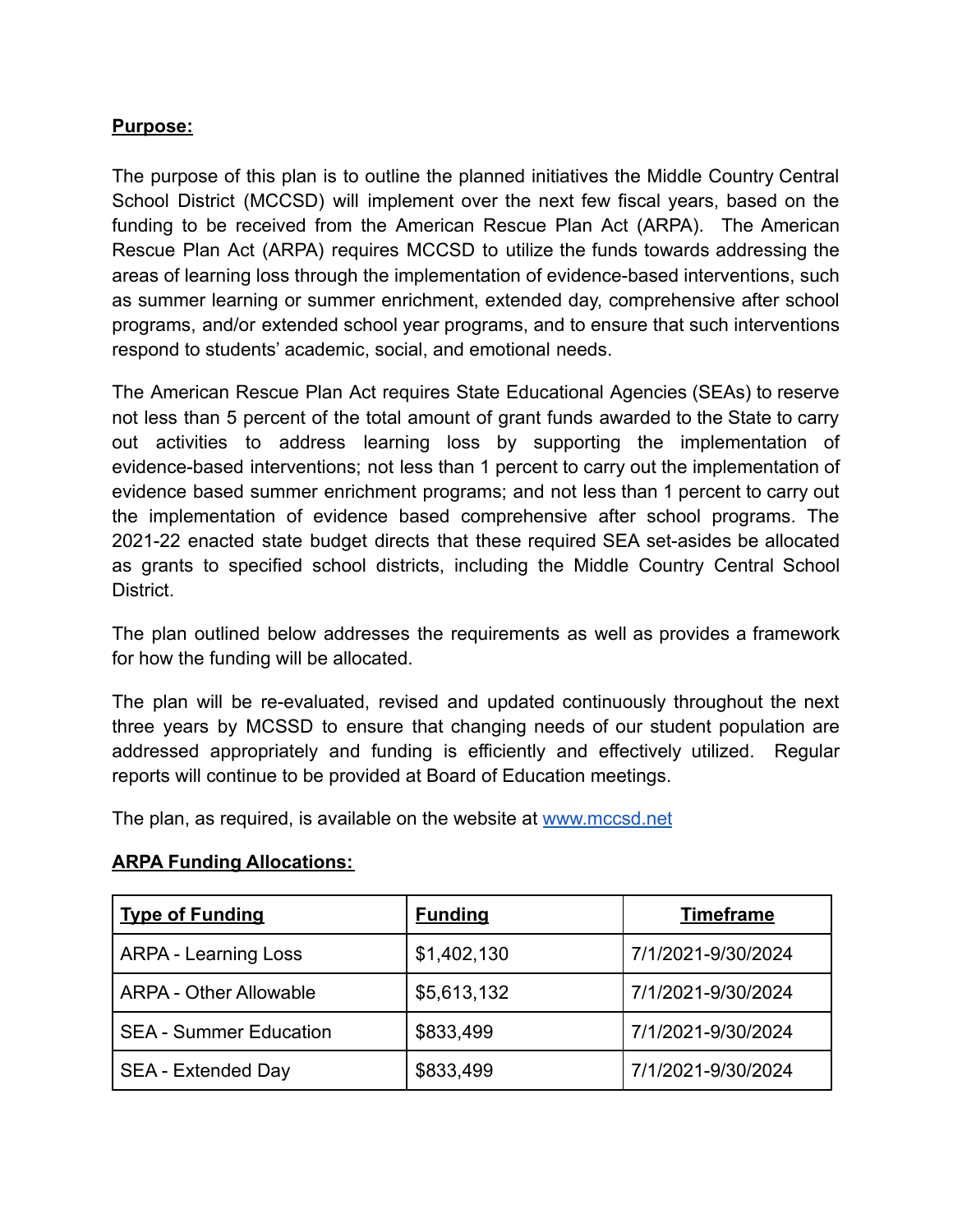| SEA - Learning Loss | \$4,167,379  | 7/1/2021-9/30/2024 |
|---------------------|--------------|--------------------|
| <b>I TOTAL</b>      | \$12,849,639 |                    |

# **Middle Country Central School District Spending Categories:**

| <b>Description</b>                                                        | <b>Type of</b><br><b>Funding</b> | <b>Budget</b> | <u>Timeframe</u>   |
|---------------------------------------------------------------------------|----------------------------------|---------------|--------------------|
| <b>Summer Enrichment &amp; Credit</b><br>Recovery                         | Summer<br>Education              | \$997,362     | 7/1/2021-9/30/2024 |
| <b>Extended Day - Student</b><br>Support & Enrichment                     | <b>Extended Day</b>              | \$833,850     | 7/1/2021-9/30/2024 |
| Instructional Support/Staffing                                            | Learning Loss                    | \$5,265,000   | 7/1/2021-9/30/2024 |
| <b>Staff Development/Student</b><br>Assessment/Instructional<br>Materials | Learning Loss                    | \$1,848,000   | 7/1/2021-9/30/2024 |
| Technology & Communication                                                | <b>Other Allowable</b>           | \$3,345,000   | 7/1/2021-9/30/2024 |
| <b>Operational &amp; COVID Related</b>                                    | <b>Other Allowable</b>           | \$560,427     | 7/1/2021-9/30/2024 |
| <b>TOTAL</b>                                                              |                                  | \$12,849,639  |                    |

# **Summer Enrichment & Credit Recovery:**

| <b>Description</b>                | 2021-2022 | 2022-2023 |
|-----------------------------------|-----------|-----------|
| Pre K - 8 Summer Enrichment       | \$354,612 | \$180,000 |
| Grade 9-12 Summer Credit Recovery | \$100,000 | \$100,000 |
| <b>Summer Transportation</b>      | \$110,000 | \$75,000  |
| <b>Summer Support</b>             | \$38,875  | \$38,875  |
| <b>Total</b>                      | \$603,487 | \$393,875 |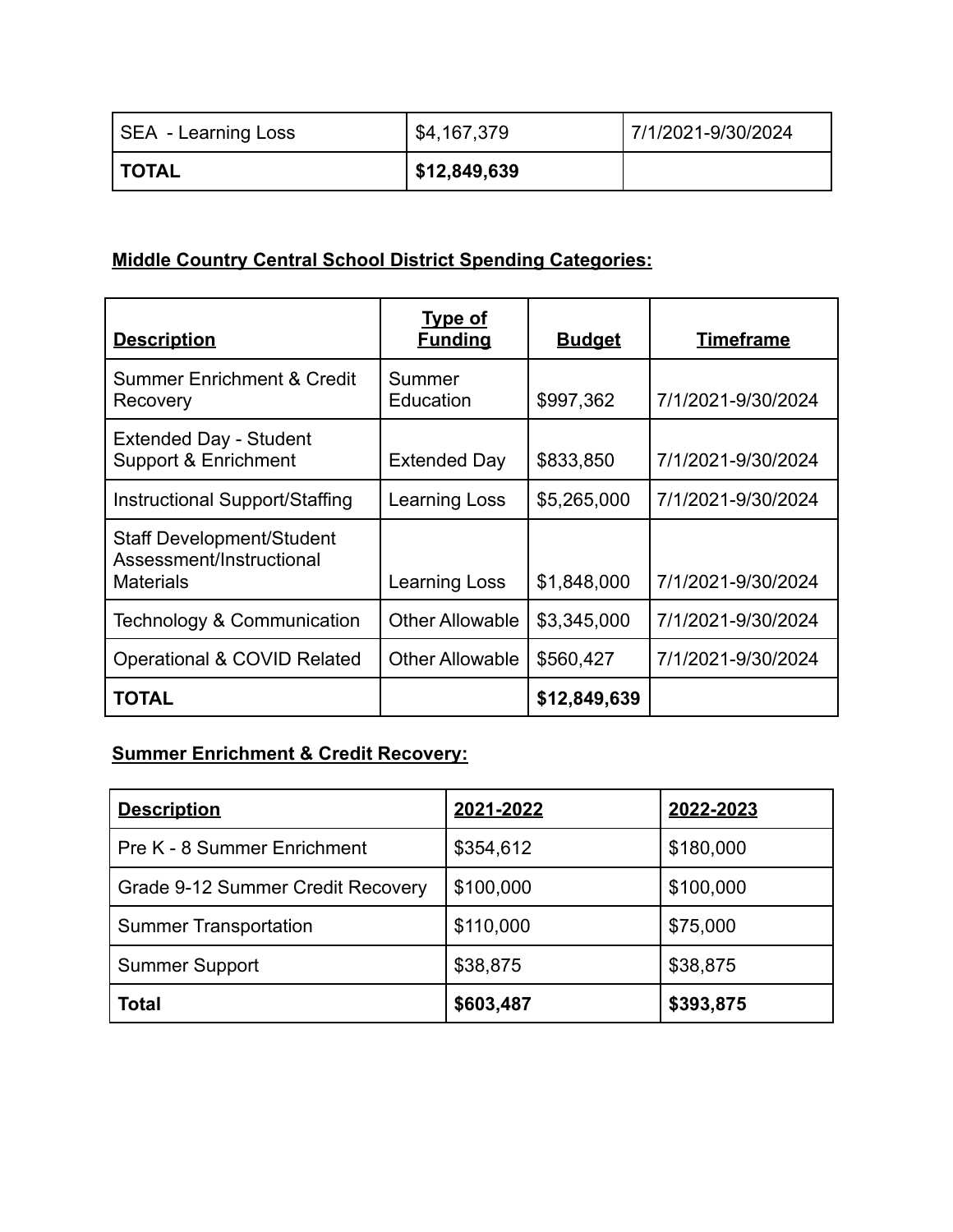The Credit Recovery Program is made available to all MCCSD students in grades 8 -12 (Grade 8 Living Environment and Algebra) who have failed courses that lead to graduation, at no cost to district residents. Three options are available: an in-district thirteen course program; a remote option for subjects not offered in the district summer school; and a district membership in a BOCES consortium which will also allow students to complete work in courses other than the ones offered on site.

| <b>Description</b>                 | 2021-2022 | 2022-2023 | 2023-2024 |
|------------------------------------|-----------|-----------|-----------|
| Extended Day K-12                  | \$200,000 | \$175,000 | \$165,000 |
| <b>Extended Day Transportation</b> | \$95,000  | \$97,850  | \$101,000 |
| <b>Total</b>                       | \$295,000 | \$272,850 | \$266,000 |

# **Extended Day - Student Support & Enrichment:**

Extended day instructional and enrichment opportunities will be offered during the 2021-22 through 2023-24 school years for students at the high school, middle school and elementary school levels.

In high school, after school instructional academies will be established for students needing additional support in math, science, social studies, ELA, world languages and ENL. These academies will be staffed by certified MCCSD teachers, teaching assistants and Pupil Personnel Services staff. High schools will offer extended day enrichment through the expansion of co-curricular clubs/activities in areas identified through student, staff and community interest surveys.

At the middle school level, existing after school extra help sessions will be expanded to allow more days/hours of extra help in each curriculum area. The middle schools will offer extended day enrichment opportunities to all students through the expansion of co-curricular clubs/activities in areas identified through student, staff and community interest surveys.

At the elementary level, extended day enrichment opportunities will be provided through the creation of a co-curricular club/activity program and will be further supported by providing transportation home for participating students. The extended day enrichment opportunities will be offered in areas identified through student, staff and community interest surveys.

All students entering high school in the Middle Country Central School District in September 2020 and thereafter are required to complete a capstone research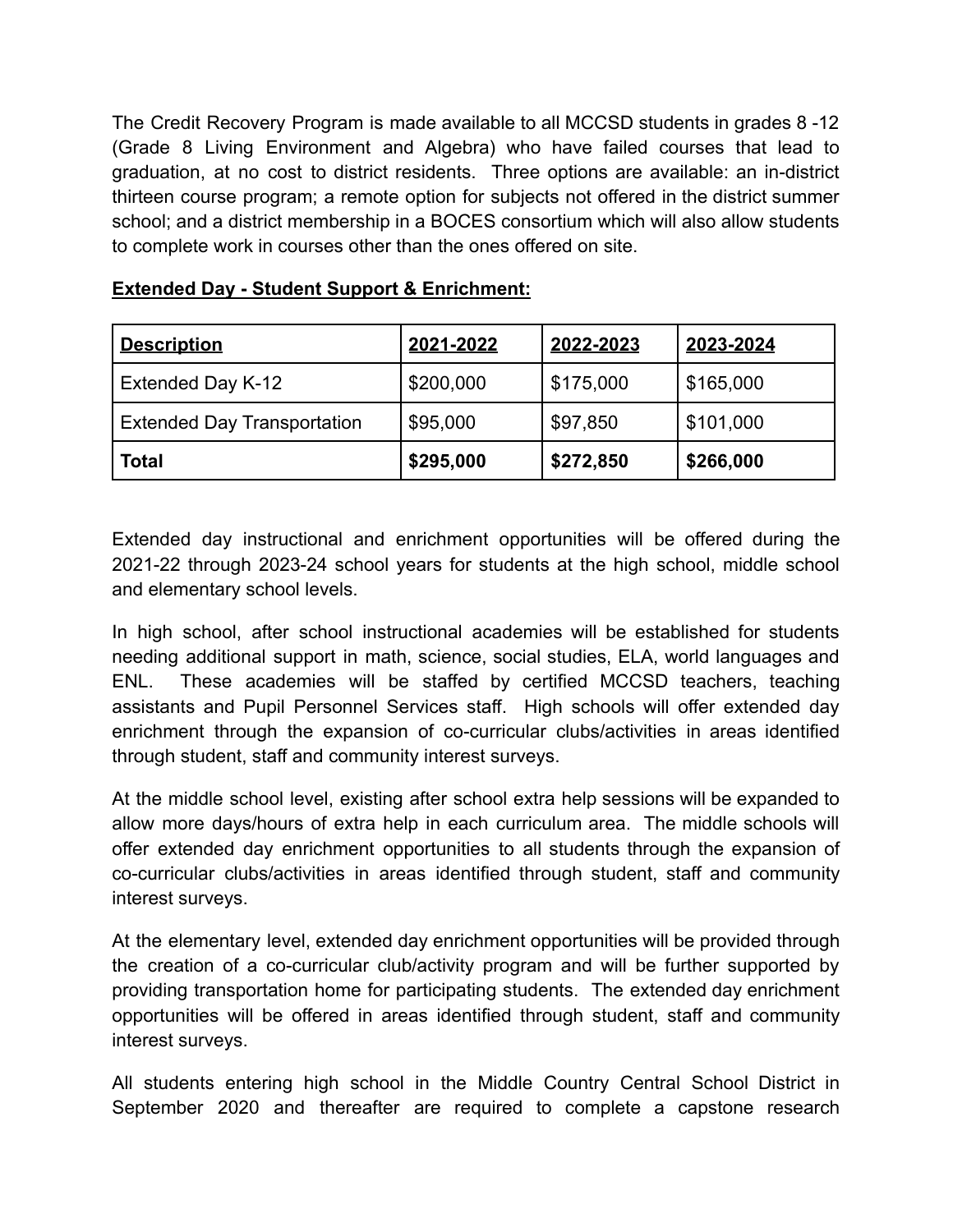experience sometime during their high school career. Successful completion of this experience is a requirement for high school graduation. One element of this initiative,which was disrupted as a result of the Pandemic, is the completion of a capstone experience during each level of a student's education (elementary, middle school and high school). In order to give additional support to students and assist them in their personal research process, capstone mentor positions have been created.

# **Instructional Support/Staffing:**

| <b>Description</b>               | <u>2021-2022</u> | 2022-2023   | 2023-2024   |
|----------------------------------|------------------|-------------|-------------|
| l Instructional Support/Staffing | \$1,755,000      | \$1,755,000 | \$1,755,000 |
| <b>Total</b>                     | \$1,755,000      | \$1,755,000 | \$1,755,000 |

Instructional support/staffing ARPA funds will be utilized to support individualized attention and differentiation for elementary students by providing for class size reductions in grades 1-6.

First grade students will receive an additional period of physical education weekly to provide support for gross motor development and kinesthetic enhancement of SEL lessons through the ARPA funding of a physical education teacher.

Grades two through five students' social/emotional learning will be further supported through the ARPA funding of a teacher and teaching assistants dedicated to the development and delivery of SEL lessons to every student, weekly, throughout the school year. Teaching assistants in each elementary building will extend and reinforce SEL lessons developed by the SEL teacher. Additional math support, funded through AARP, will be provided to grade six students.

English Language Learners will be partially supported at both the elementary and secondary levels through the additional hiring of two ESOL teachers. At the elementary level, one partially ARPA funded ESOL teacher will be hired to allow the expansion of the ENL program, minimizing the need for students to travel beyond their home buildings to receive ENL services as well as allowing smaller ENL class sizes across the school district. At the secondary level, one ARPA funded ESOL teacher will be hired to allow a full time ESOL teacher at each secondary building. This will provide a resource to both ELL students and non-ELL teachers throughout the school day, supporting both the academic and SEL needs of English Language Learners. Furthermore, the addition of a secondary ESOL teacher will allow for more targeted instruction by splitting larger sections into separate entering/emerging and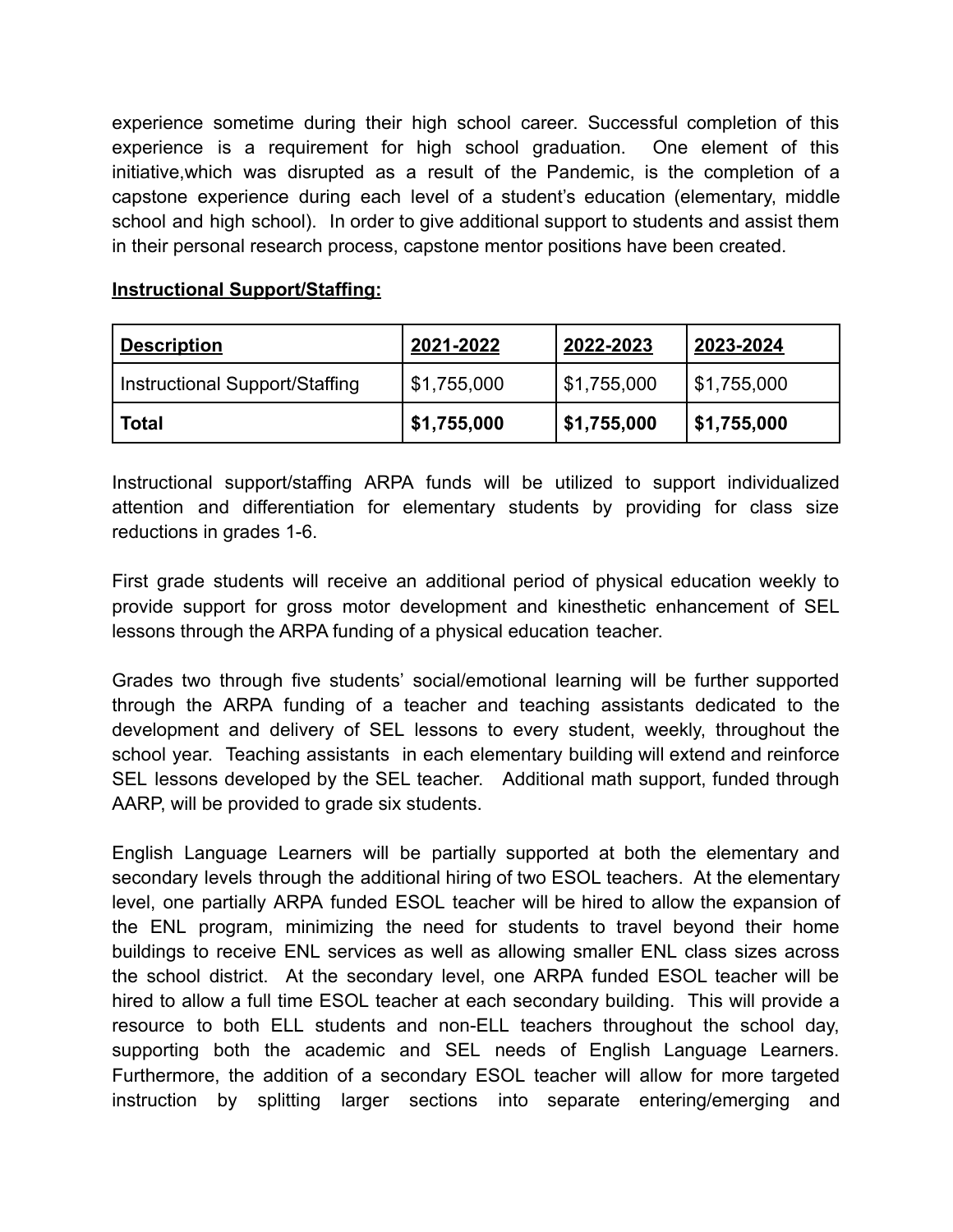transitioning/expanding classes. ELLs attending the Alternative Learning Center will be supported by the addition of one part time ARPA funded ESOL teacher and two bilingual teaching assistants.

At the secondary school level, teachers will be provided with on-site professional development and curriculum development leadership through the hiring of departmental ARPA funded team leaders in each core discipline (math, science, social studies, ELA and world languages). Secondary students will be provided expanded opportunities to engage in inquiry based learning through the pursuit of independent research projects on self directed topics of interest via after school-based capstone research clubs.

| <b>Description</b>             | 2021-2022 | 2022-2023 | 2023-2024 |
|--------------------------------|-----------|-----------|-----------|
| <b>Staff Development</b>       | \$100,000 | \$50,000  | \$50,000  |
| <b>Textbooks/Assessments</b>   | \$516,000 | \$516,000 | \$316,000 |
| <b>Instructional Materials</b> | \$100,000 | \$100,000 | \$100,000 |
| <b>Total</b>                   | \$716,000 | \$666,000 | \$466,000 |

# **Staff Development/Student Assessment/Instructional:**

To fully assess the scope of learning loss in grades K-8 and to provide teachers with a tool to support differentiation of instruction to address individual learning needs, MCCSD will purchase for each kindergarten and elementary building, iReady diagnostic, digital instruction pathway and teacher toolbox software package site licenses. MCCSD will also provide an integrated yearlong project of sustained professional development in the use of these iReady components to identify, address and evaluate student learning needs.

Resources for the elementary reading program will be expanded to include grades three through five with support for the purchase of the HMH Reading Series. The district will purchase Ti-84 graphing calculators for individual use of each regents level math student, thus eliminating the need for shared class sets and supporting the extension of math learning activities outside of traditional school hours. MCCSD will purchase new resources for middle school math, science and ELA as well as for high school law and government and advanced placement government.

# **Technology & Communication:**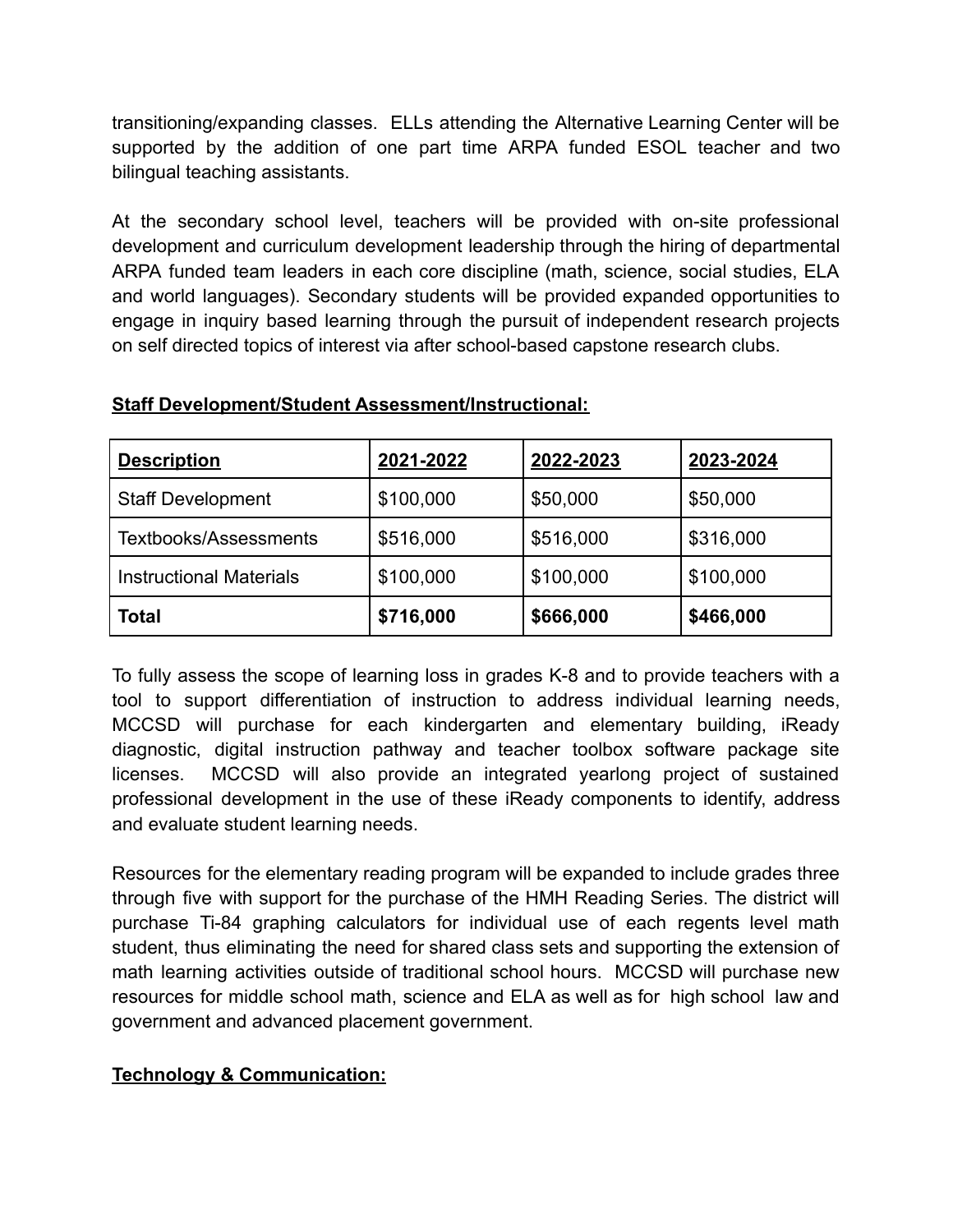| <b>Description</b> | 2021-2022   | 2022-2023 | 2023-2024 |
|--------------------|-------------|-----------|-----------|
| Chromebooks        | \$600,000   | \$300,000 | \$445,000 |
| Hardware/Software  | \$450,000   | \$350,000 | \$350,000 |
| Communication      | \$750,000   | \$50,000  | \$50,000  |
| <b>Total</b>       | \$1,800,000 | \$700,000 | \$845,000 |

All MCCSD students, as well as designated staff, are equipped with Chromebooks. The initiative is necessary to ensure transition to fully remote instruction, should MCCSD be required to do so, as well as to support in-person learning. The plan covers three years of purchases to facilitate current technology. In addition, with the increased and continued usage of the chromebooks, more software is needed as students are learning, engaging, communicating, participating in assessments and utilizing online resources. The hardware that will be purchased will include replacement desktops, monitors and smartboards in classrooms where the current technology is beyond its useful life. This technology allows for interactive teaching and learning whether in the classroom or from a remote location.

A variety of communication strategies have allowed MCCSD to continuously inform students, staff and community members of information necessary to progress forward during the Pandemic. Interior TV monitors and exterior electronic signs will be installed in highly visible areas so that MCCSD may further enhance communication to students, staff and community members.

| <b>Description</b>  | 2021-2022 | 2022-2023 | 2023-2024 |
|---------------------|-----------|-----------|-----------|
| Security            | \$85,427  | \$60,000  | \$60,000  |
| <b>COBRA</b>        | \$55,000  |           |           |
| <b>Food Service</b> | \$300,000 |           |           |
| <b>Total</b>        | \$440,427 | \$60,000  | \$60,000  |

# **Operational & COVID Related:**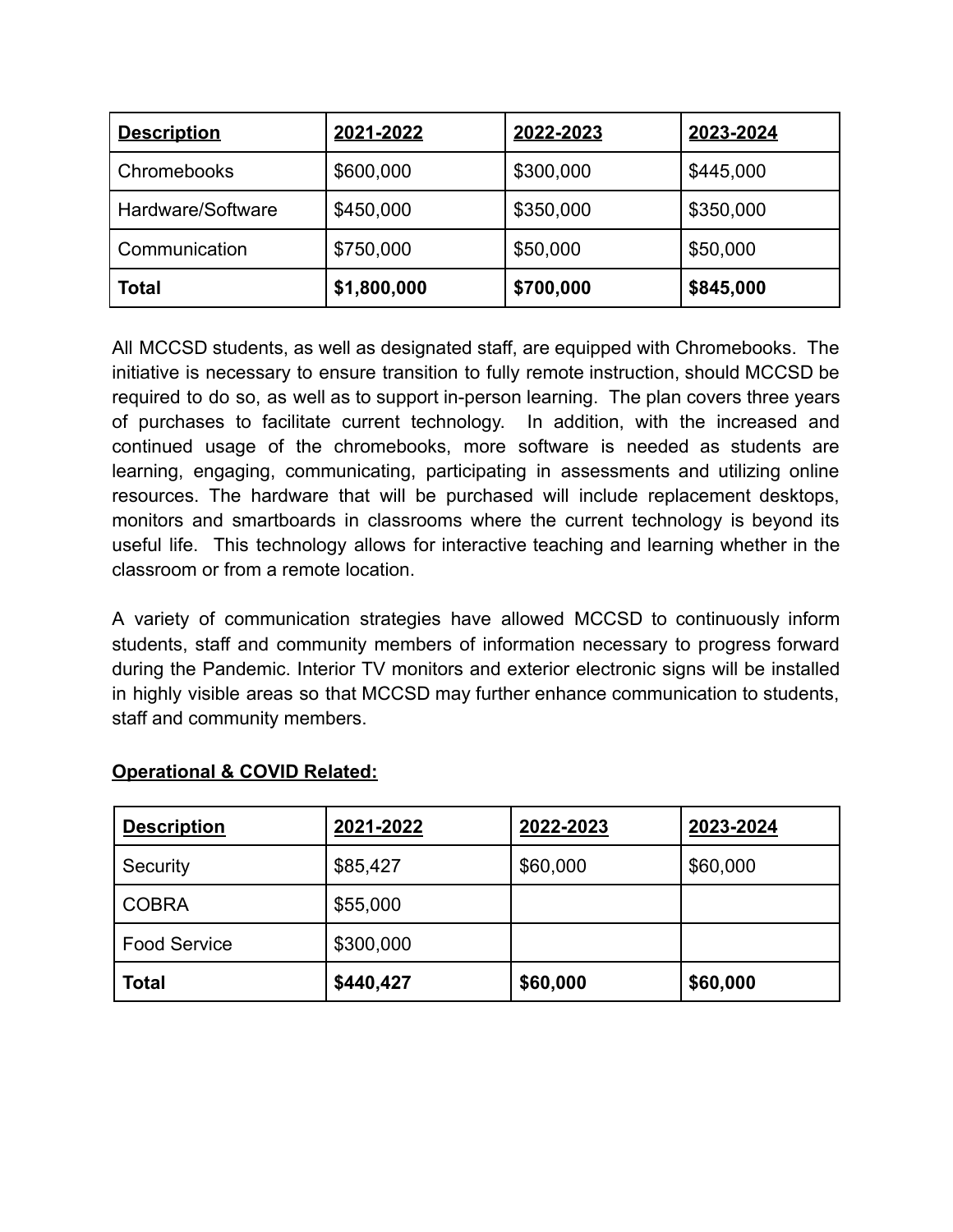# **Security**

As MCCSD continues to expand and open in-person learning and activities, there will be times where additional security will be needed to ensure health and safety of all participants and spectators.

# **COBRA Premium Assistance**

As required, MCCSD must pay the COBRA Premium Assistance for any employee who is eligible during the period covering April 1, 2021 through September 30, 2021. This cost is only being budgeted for the 2021-22 year.

# **Food Service**

MCCSD's Food Service Department, since March 2020, ensures that every student, regardless of instructional model (fully virtual, hybrid, in-person) has access to meals, breakfast and lunch. Although meals have continued to be provided via the traditional cafeteria model, MCCSD strategies have been expanded to include delivery to the classroom, meals sent home with students and meals available at pick-up locations. To continue to be able to provide a variety of ways to serve our students, MCCSD will be investing in refrigeration/freezer equipment, warming units, an ice machine, grills, and mobile kiosk stations.

#### **Additional Supporting Documentation:**

Middle Country Central School District [Re-Opening](https://www.mccsd.net/reopeningplans) and [Re-Entry](https://www.mccsd.net/re-entryplans) Plans - Prior to the beginning of the 2020-21 school year, MCCSD worked extensively with the community, parents and staff to plan for the safe return of students and staff. Surveys were conducted to find out the instructional model preferences as well as concerns of parents and guardians. Students were initially offered hybrid and full remote models Once the school year began, MCCSD carefully monitored student and staff density, as well as implementation of health and safety guidelines and protocols in each of the buildings. Students were slowly and purposefully phased back into full-time in-person instruction, grade by grade, though the fully remote option remained available.

The re-opening plan was continuously modified throughout the school year to reflect school-based and district-wide changes, which were informed by evolving Executive Orders and Department of Health guidance and requirements, as well as staff and community input. The Re-Opening/Re-Entry Plan presented on at least a monthly basis at live-streamed MCSSD Board of Education meetings. The plan will continue to be reviewed, modified and publicly presented.